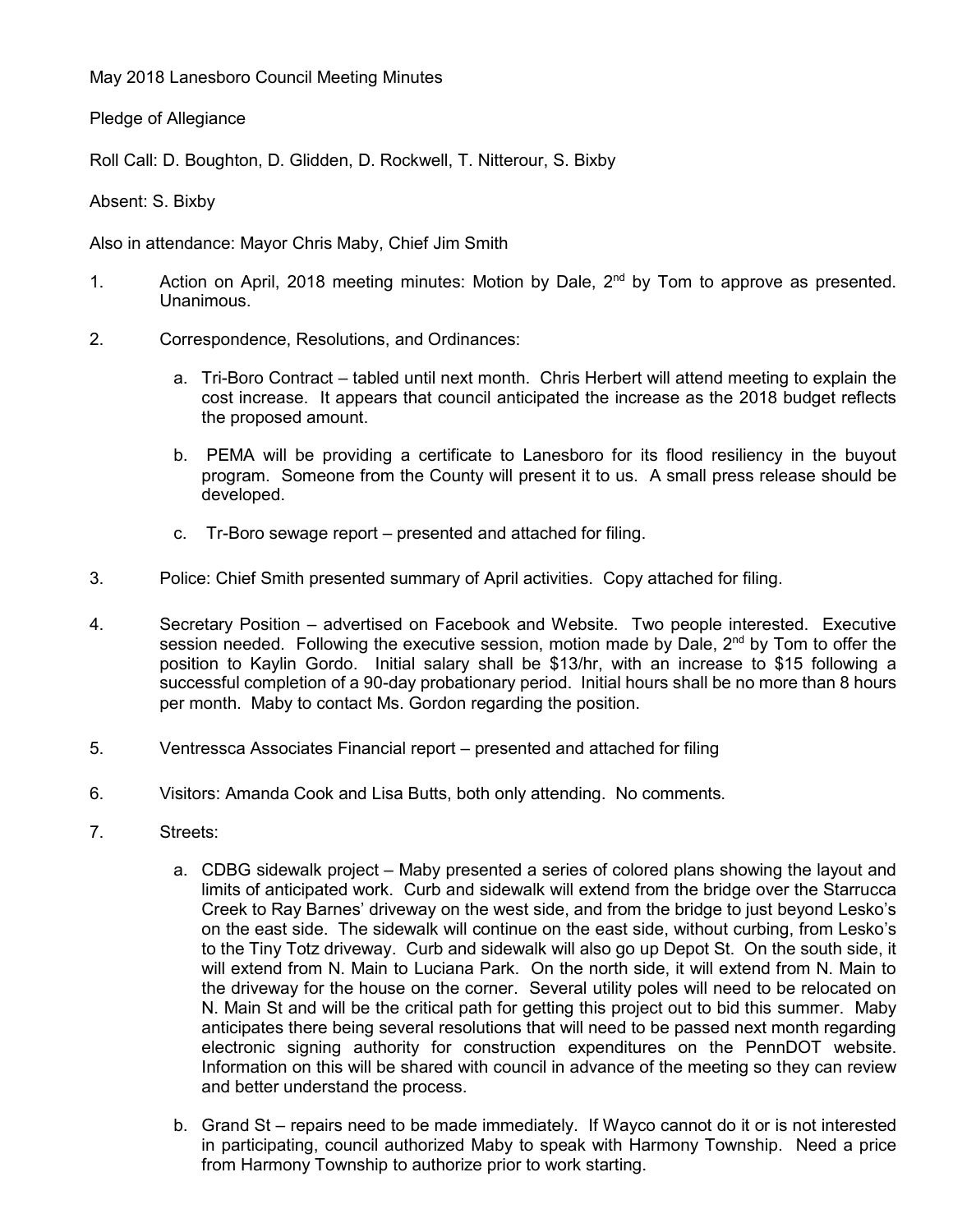- 8. Parks & recreation
	- a. Topsoil and boulders at Community Center Dale will follow up with Chris Miller. Chief Smith will call about getting boulders placed.
	- b. Mowing council approved same mowing as last year. J. Maby and Dan will split the work with Dan mowing the 2 parcels by his residence and Jim mowing the remainder.
	- c. Leasing of FEMA properties Maby will update everyone next month. He has not yet spoken with Myron's office about this.
	- d. Edna Lake's family donated a picnic table to the borough. Dan placed it in Luciana Park near the information kiosk.
- 9. Sewer: a. AWK lawsuit counteroffer – northing to report
- 10. Community Center 3 rentals, 2 upcoming, several no-cost meetings also scheduled.
- 11. Website/Facebook Page: nothing to report.
- 12. New Business:
	- a. Chief Smith asked to investigate excessive amounts of garbage bags stockpiled behind the house. It is unknown what is in them.
	- b. Dan attended the ribbon cutting for the tire cleanup on Depot St. The DEP representative on site noted that the tires were likely placed long ago as a stream / bank stabilization measure.
	- c. Council passed a resolution with Motion by Dan,  $2^{nd}$  by David, authorizing Tax Collector to charge for copies of tax bills. Copies are requested by banks, lawyers, etc. at various times throughout the year. The rates Lanesboro will be charging match what Harmony Township uses. Motion unanimously carried. Copy of the resolution is attached.
- 13. Motion for adjournment: Motion by Dale, 2<sup>nd</sup> by Dave to adjourn. Unanimously carried.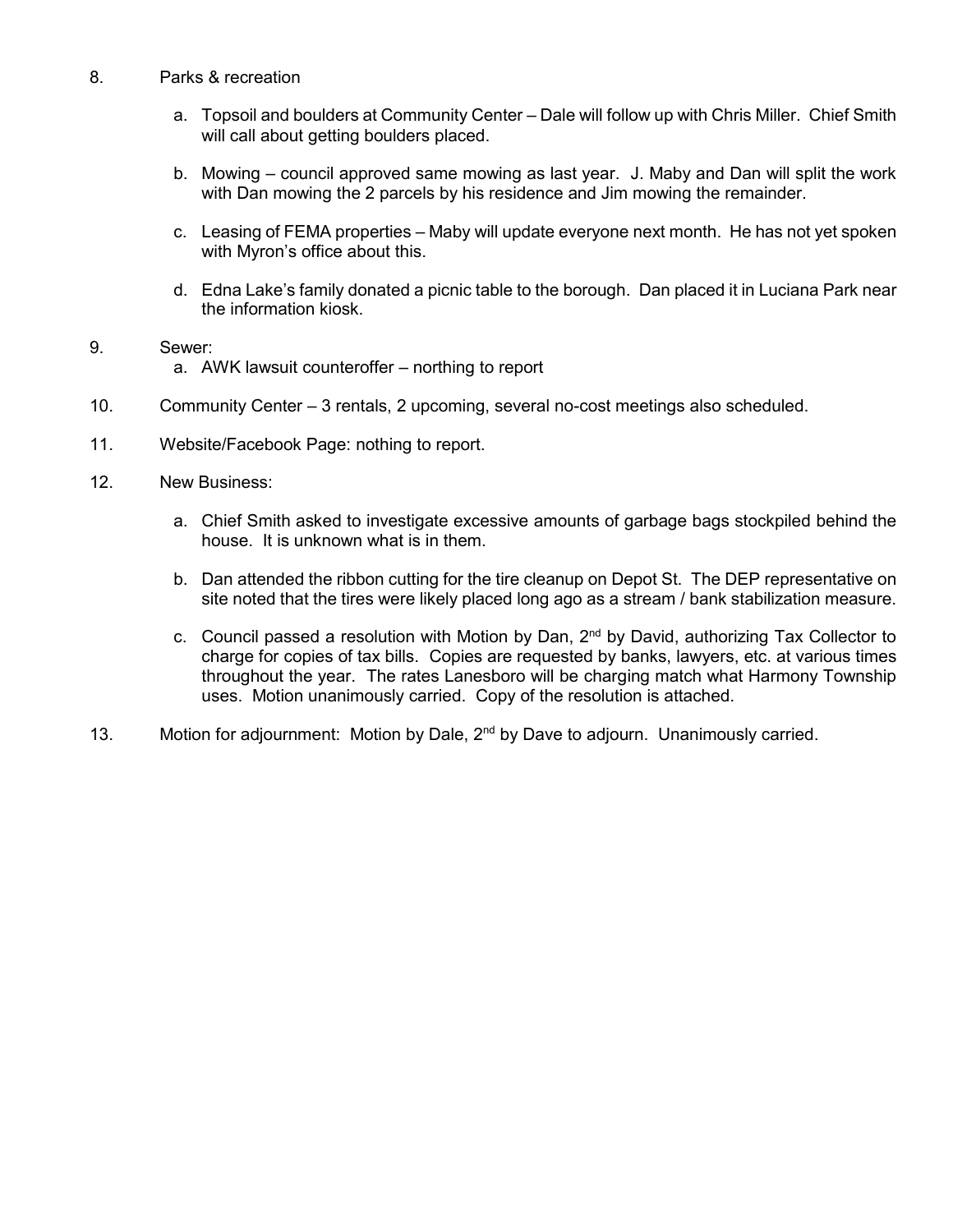TRI-BORO

### MUNICIPAL AUTHORITY

Office: 83 Erie Boulevard - Phone: (570) 853-4719<br>Plant: 301 Exchange Street - Phone: (570) 853-4206 SUSQUEHANNA, PA. 18847

May 3, 2018

Lanesboro Council PO Box 214 Susquehanna, Pa. 18847

Re: April 2018 Collection System Report

Dear Council Members:

This report covers the time from 4/1/18 to 4/30/18. During this time the pump and lift stations were checked 4 times. On the 17<sup>th</sup> we checked the three grinder pumps.

Based on the flow meter at the pump station the total flow for the period of  $4/03$  to  $4/24$  was  $821,222$  gallons, the average daily flow was 29,329 gallons. Based on the total hours the pumps ran at the pump station was 994,845 gallons for this period with the estimated daily flow of 35,503 gallons.

Attached is the pump and lift station data. If there are any questions please contact me.

> Sincerely Joseph F Schell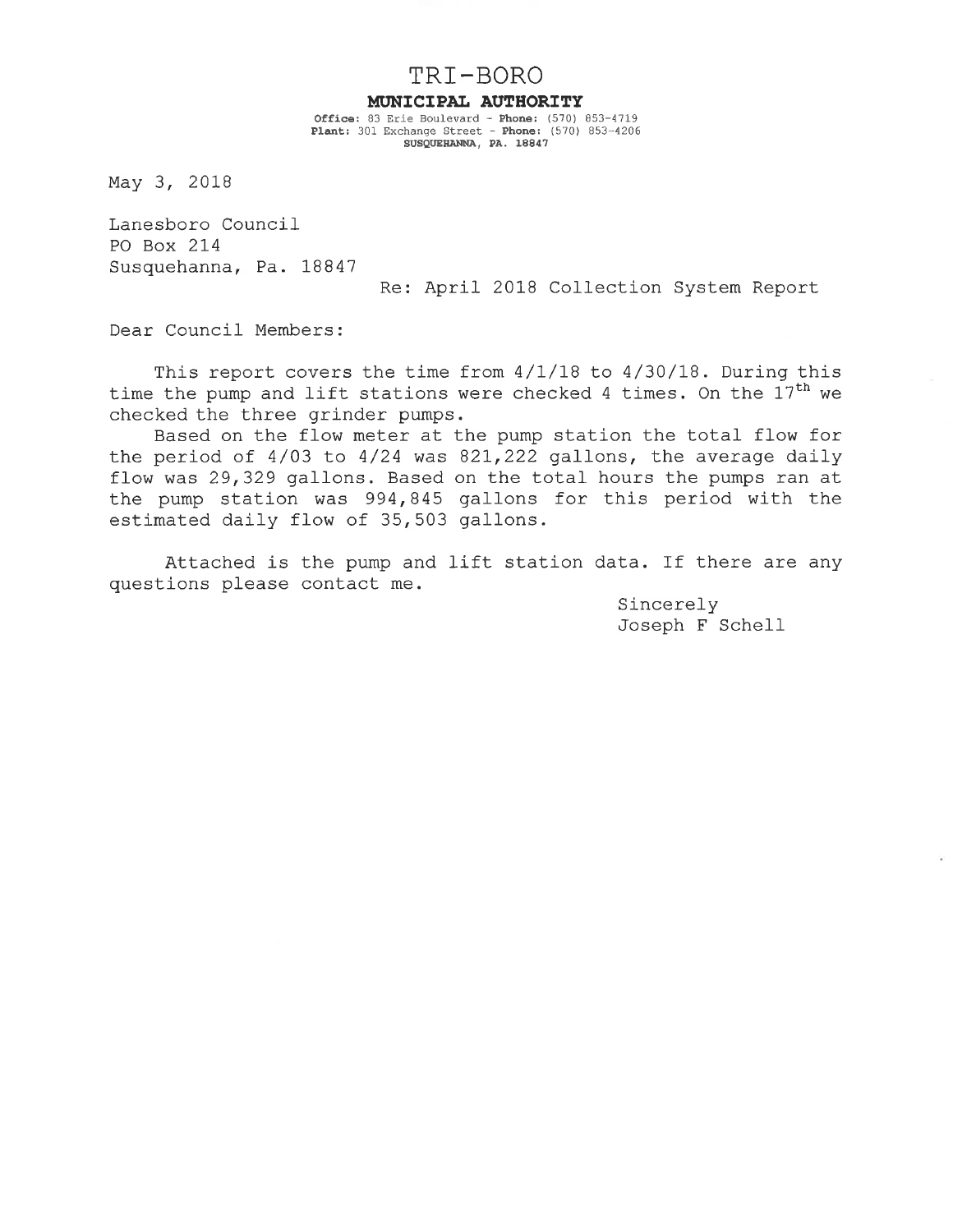| Date            |               | Pump                  | <b>Station</b>   | <b>Lift Station</b> |                                    | <b>Days</b> | Metered Flow       |                | Estimated Flow *** |        |
|-----------------|---------------|-----------------------|------------------|---------------------|------------------------------------|-------------|--------------------|----------------|--------------------|--------|
| Checked         |               |                       | Hrs. Ran         | <b>Meter</b>        | Hrs. Ran                           |             | Gallons            | pd<br>B        | Gallons            | gpd    |
| 04/03/2018 Flow |               | Ņ<br>7996787          |                  |                     |                                    |             | $\frac{205.97}{5}$ | 29,424         | 247,423            | 35,346 |
|                 | Pump #1hrs    | 6668.8                | 4.2              | 7213.7              | 3                                  |             |                    |                |                    |        |
|                 | Pump #2hrs    | 7333.3                | 5.4              | 679.4               | 3.2                                |             |                    |                |                    |        |
| 04/10/2018 Flow |               | Ā<br>8017940          |                  |                     |                                    |             | 211,527            | 30,218         | 257,732            | 36,819 |
|                 | Pump#1        | 6673.1                | 4.3              | 7216.6              | 2.9                                |             |                    |                |                    |        |
|                 | Pump #2       | 7339                  | $\overline{5.7}$ | 682.3               | 2.9                                |             |                    |                |                    |        |
| 04/17/2018 Flow |               | 8038288               |                  |                     |                                    |             | 203,477            | 29,068         | 247,423            | 35,346 |
|                 | Pump#1        | 6677.2                | $\frac{1}{4}$    | 7219.1              | 2.5                                |             |                    |                |                    |        |
|                 | Pump #2       |                       | 5.5              | 684.7               | 2.4                                |             |                    |                |                    |        |
| 04/24/2018 Flow |               | 7344.5                |                  |                     |                                    |             | 200,247            | 28,607         | 242,268            | 34,610 |
|                 | <b>Pump#1</b> | 6681.4                | 4.2              | 7221.7              | 2.6                                |             |                    |                |                    |        |
|                 | Pump #2       | 7349.7                | 5.2              | 686.5               | 1.8                                |             |                    |                |                    |        |
| Flow            |               |                       |                  |                     |                                    | 0           | 0                  | 0              | 0                  | 0      |
|                 | Pump #1       |                       | 0                |                     | $\frac{0}{2}$                      |             |                    |                |                    |        |
|                 | Pump #2       |                       | $\circ$          |                     | 0.0                                |             |                    |                |                    |        |
|                 |               | уs<br><b>Total Da</b> | 28               |                     | Metered Total Flow (Gallons)       |             |                    |                | 821,222            |        |
|                 |               |                       |                  |                     | Metered Average Daily Flow (gpd)   |             |                    | $\blacksquare$ | 29,329             |        |
|                 |               |                       |                  |                     | Estimated Total Flow (Gallons)     |             |                    | $\blacksquare$ | 994,845            |        |
|                 |               |                       |                  |                     | Estimated Average Daily Flow (gpd) |             |                    | П              | 35,530             |        |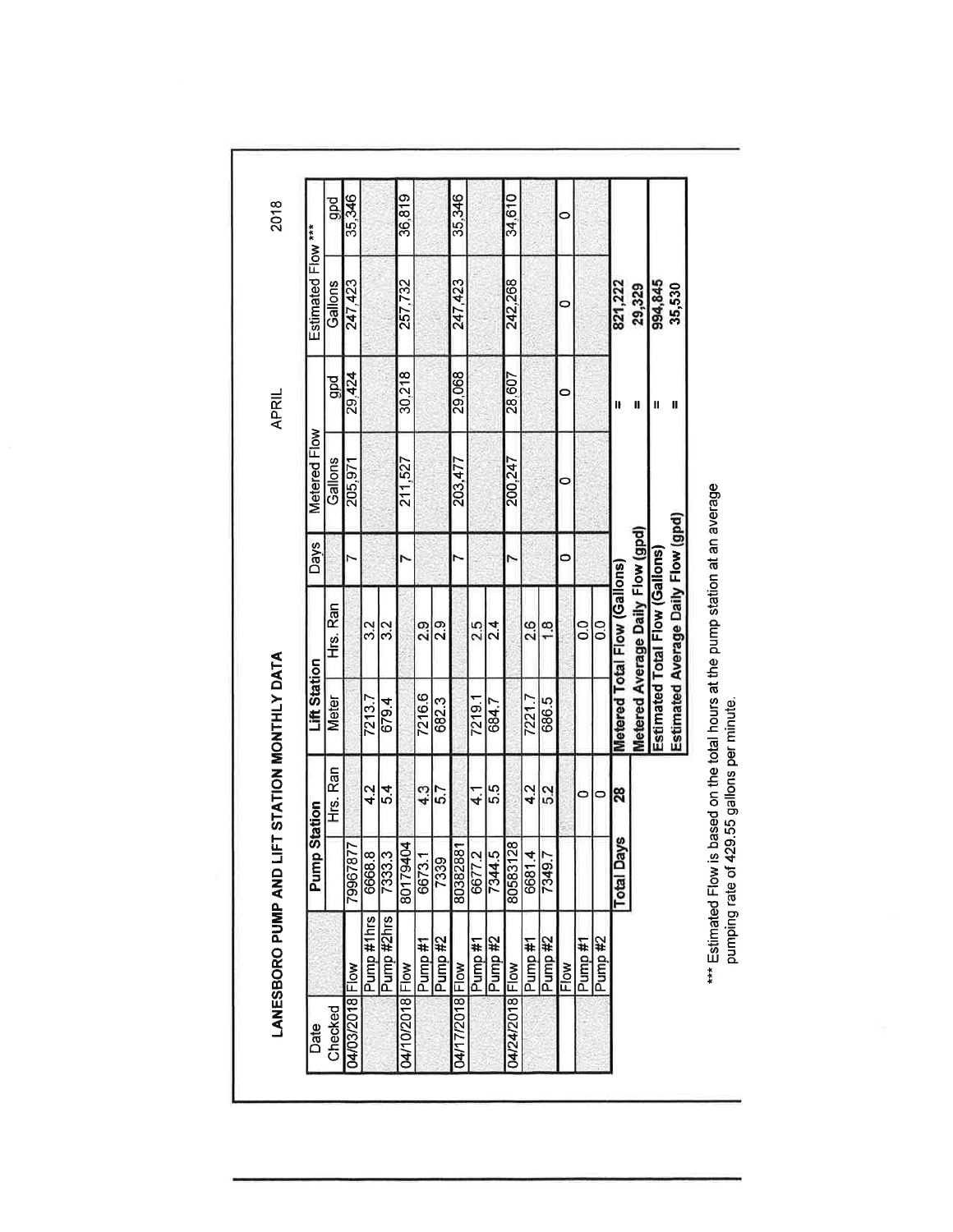| anesboro Police.                  |                                                                                                                                                                                                                                                                                                                                                                                                                                                                              |
|-----------------------------------|------------------------------------------------------------------------------------------------------------------------------------------------------------------------------------------------------------------------------------------------------------------------------------------------------------------------------------------------------------------------------------------------------------------------------------------------------------------------------|
| :rom:<br>sent:<br>Го:<br>Subject: | Erin Jenner [erin@angelov.com]<br>Tuesday, May 08, 2018 4:28 PM<br>Lanesboro Police<br>Account balances and contract the the second second<br>me the day was a strongener in the                                                                                                                                                                                                                                                                                             |
|                                   | Here is the information you requested. Please let the Council and Mayor know I will have all the accounts information<br>for the next meeting it has taken me longer to get caught up from tax season, and I apologize for the delay.<br>the community of parties to enter the terms of the community of the community of the community of the community<br>the military of the state of the control of the state of the state of the state of the state of the state of the |
| General Fund \$5,875.57           |                                                                                                                                                                                                                                                                                                                                                                                                                                                                              |
| Liquid Fuels \$16,813.55          | $\label{eq:4.1} \qquad \qquad \nonumber \hskip10pt = \frac{1}{2} \left[ \left( \frac{1}{2} \left( \frac{1}{2} \left( \frac{1}{2} \frac{1}{2} \frac{1}{2} \frac{1}{2} \frac{1}{2} \frac{1}{2} \frac{1}{2} \frac{1}{2} \frac{1}{2} \frac{1}{2} \frac{1}{2} \frac{1}{2} \frac{1}{2} \frac{1}{2} \frac{1}{2} \frac{1}{2} \frac{1}{2} \frac{1}{2} \frac{1}{2} \frac{1}{2} \frac{1}{2} \frac{1}{2} \frac{1}{2} \$<br>Sale Company for Star a Stick of the second company           |
| Capital Reserve \$36,965.27       |                                                                                                                                                                                                                                                                                                                                                                                                                                                                              |
| Thank you                         |                                                                                                                                                                                                                                                                                                                                                                                                                                                                              |

Erin H. Jenner Office Manager Angelo Ventresca Associates, LLC 570-278-2721-Phone 570-278-4413-Fax

This email and any attachments are for the sole use of the Intended recipient(s) and contain information that may be confidential and/or legally privileged. If you have received this email in error, pleae notify the sender by reply email and delete the message. Any disclosure, copying, distribution or use of this communication by someone other than the intended recipient is prohibited.

Any tax advice contained in this communication, unless expressly stated otherwise, was not intended or written to be used, and cannot be used, for the purpose of (i) avoiding tax related penalties that may be imposed on the taxpayer under the Internal Revenue Code or applicable state or local tax law or (ii) promoting, marketing or recommending to another party any tax-related matter(s) addressed herein.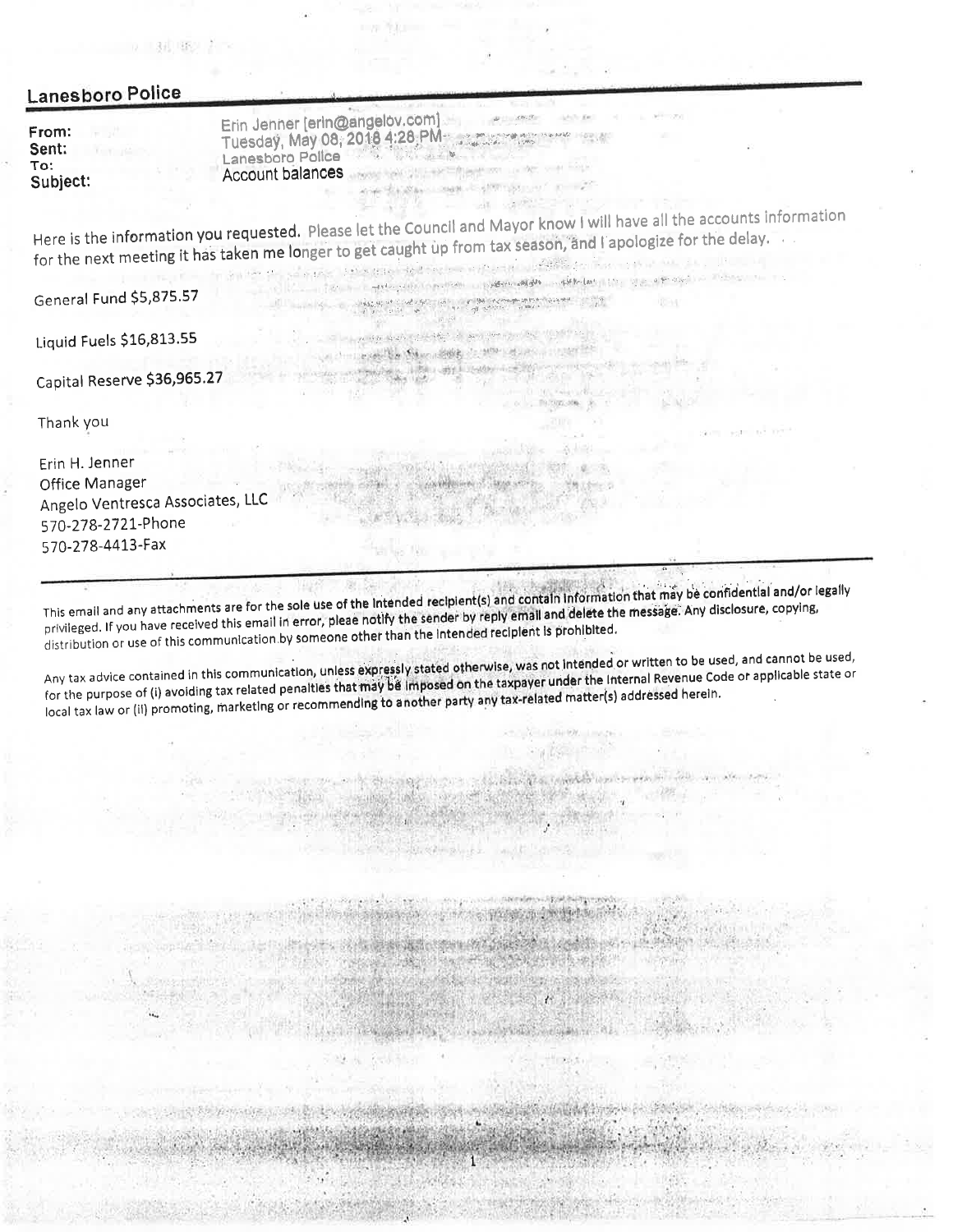#### Subject Lanesboro **From** Stephanie DiFronzo <sdifronzo@susqco.com>, **To** 'Lanesboro Boro' <lanesboromayor@echoes.net>,

Date 2018-04-13 10:51

### Chris.

Congratulations this is the email that I was referring to. I'm sure someone within the Commissioner Office will be in contact with you soon to present this certificate once we receive it from PEMA.

Thank-you,

Stef

Stephanie DiFronzo Susquehanna County Administrative Assistant/Grant Coordinator 31 Lake Avenue Montrose, PA 18801 Tel: (570)278-4600 ext 4025

From: Hughes, Thomas (PEMA) [mailto:thughes@pa.gov] Sent: Tuesday, April 10, 2018 11:09 AM To: rthatcher@susqco.com; HM-Susquehanna-Rachel R. Carrico <rcarrico@susqco.com>; HM-SusqCo-Stephanie DiFronzo <sdifronzo@susgco.com>

Cc: Wasko, Michael J <miwasko@pa.gov>; Camillocci, Anthony <acamillocc@pa.gov>; True, Breena <br/>htrue@pa.gov> Subject: Susquehanna County - HM Recognition Certificate - Lanesboro Borough

Robert/Rachel - PEMA Hazard Mitigation Division is sending you 1 certificate to be presented at your convenience for their acquisition/demolition hazard mitigation activities.

This is a recognition certificate for their hard work in their municipality to make it more resilient through the FEMA Hazard Mitigation Assistance (HMA) grant programs.

Would like to see if they could receive and post a picture in the local media for all the hard work the county has done in this area.

The signed certificate will be going out in the mail from PEMA tomorrow.

Any questions, give me a ring.

Bree - Please mail to:

Susquehanna County Emergency Management Agency Attn: Robert Thatcher, Emergency Management Coordinator County Office Building, 81 Public Avenue Montrose, PA 18801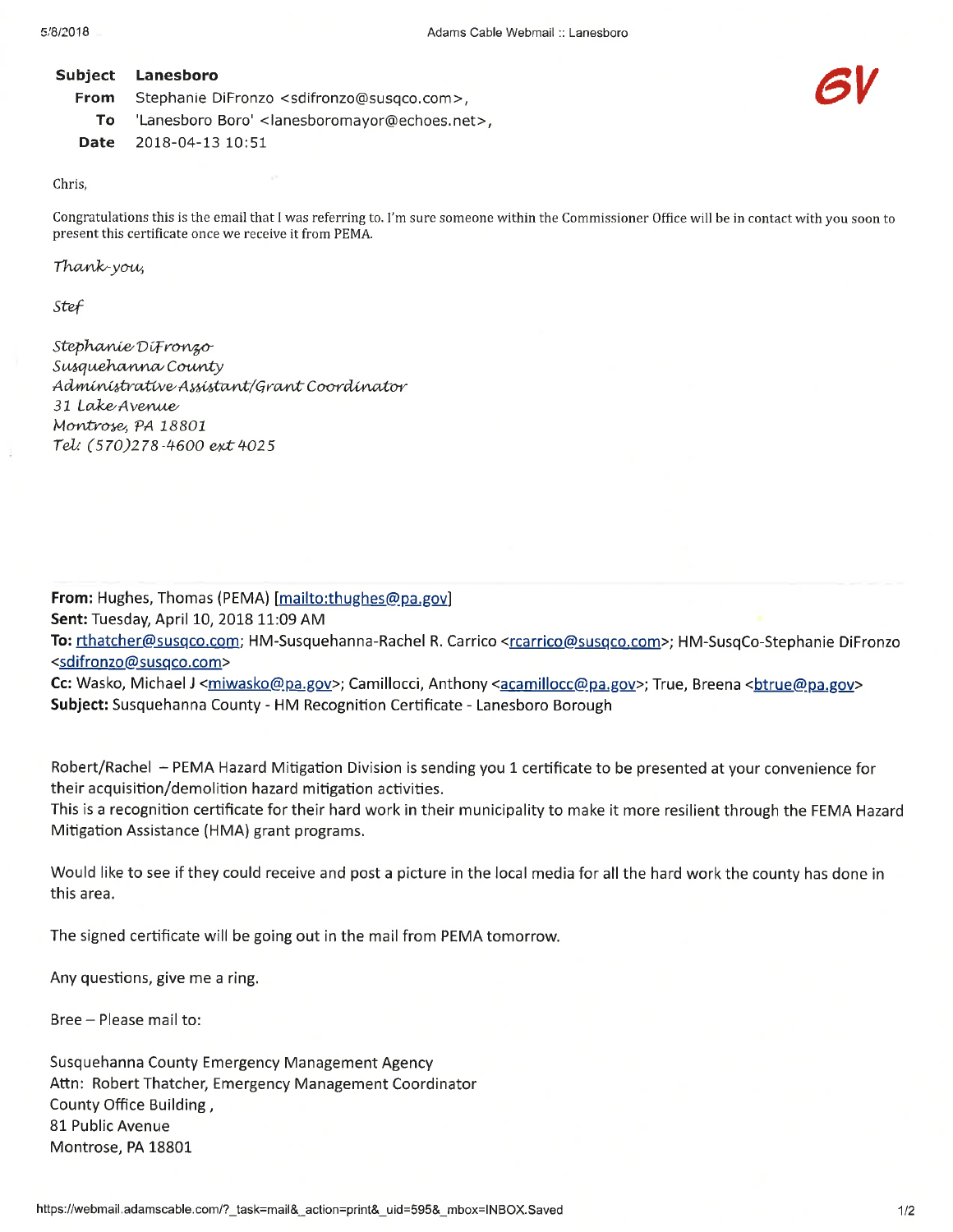Info for PEMA Eastern Area

Regards,

Thomas S. Hughes PEMA State Hazard Mitigation Officer Bureau of Recovery and Mitigation **Hazard Mitigation Division** PA Emergency Management Agency 1310 Elmerton Avenue | Hbg PA 17110 Desk Phone: 717.651.2726 | Fax: 717.651.2150 SMART Phone: 717-439-4302 E-mail: thughes@pa.gov

## www.Ready.PA.gov

Like us on Facebook.com/BeReadyPA Follow us on Twitter @ReadyPA Learn how to Be Informed, Be Prepared, and Be Involved at www.ReadyPA.org

"This e-mail message, including any attachments, is intended for the sole use of the individual(s) and entity(ies) to whom it is addressed and may contain information that is privileged, confidential and exempt from disclosure under applicable law. If you are not the intended addressee, nor authorized to receive for the intended addressee, you are notified that you may not use, copy, disclose or distribute any information contained in this e-mail message. If you have received this message in error, immediately notify the sender and delete the message."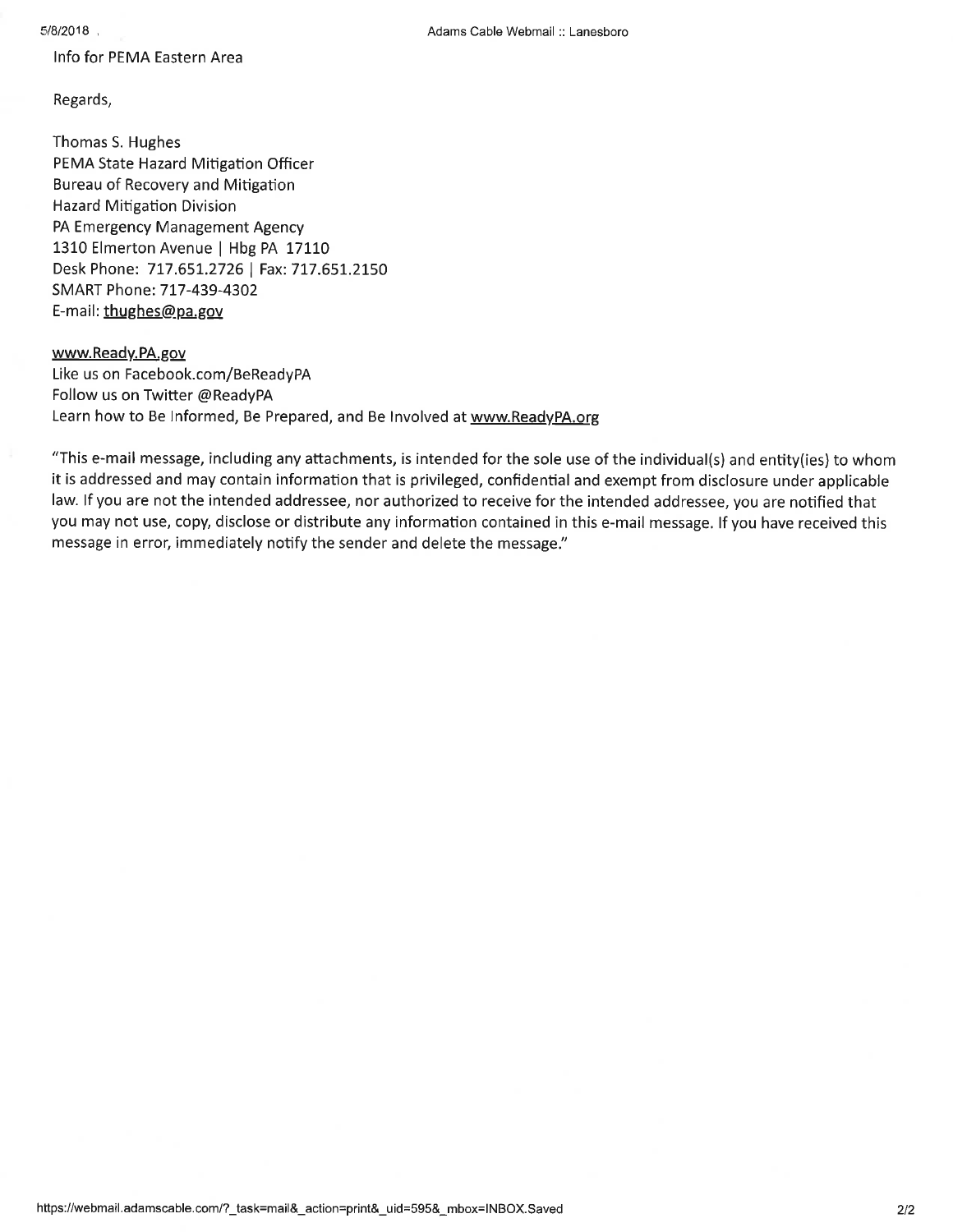

BOROUGH OF LANESBORO...proudly serving Thompson Borough DEPARTMENT OF POLICE "MONTHLY ACTIVITY REPORT"

PO Box 214 Susquehanna, PA 18847 Phone: 570-853-2911 Fax: 570-853-4756 LanesboroPD@echoes.net

#### , 2018 **APRIL**

Total LPD Hours: 165 Call Out Hours: 0

Training Hours - 48 Updates training

Court Hours: 4

Contract Hours: 8 Thompson - Hrs. (billed: (05-07-18)

Other Hours: 130 -- SCHOOL HOURS

Incidents: 18 (Other than routine traffic)

**Traffic Citations: 10** 

**Traffic Warnings: 11** 

# Arrests:

| DATE     | <b>TYPE</b>                       |                                     |  |
|----------|-----------------------------------|-------------------------------------|--|
| 04-05-18 | Harassment                        | (case closed)                       |  |
| 04-12-18 | Ordinance violation               | (hauling garbage) Did not haul out. |  |
| 04-12-18 | <b>DUI Arrest</b>                 | (open case)                         |  |
| 04-17-18 | Criminal Mischief                 | (case closed) (zone 2)              |  |
| 04-19-18 | Domestic dispute                  | (zone 2) (closed)                   |  |
| 04-19-18 | <b>Burning Complaint</b>          | (was wood, papers and cardboard)    |  |
| 04-24-18 | Atv complaint on roadway (zone 2) |                                     |  |
| 04-24-18 | <b>Criminal Mischief</b>          | (open case)                         |  |
| 04-26-18 | Harassment                        | (zone 2) (closed)                   |  |
| 04-26-18 | Burning investigation             | (wet leaves and wood)               |  |
| 04-27-18 | <b>Disorderly Conduct</b>         | (open case)                         |  |
|          |                                   |                                     |  |

Other:

| 04-06-18       | Courtesy transport                      |
|----------------|-----------------------------------------|
| 04-06-18       | <b>Assist to Oakland PD</b>             |
| 04-06-18       | Escort to get property (court order)    |
| $04 - 13 - 18$ | Possible gun shots (unfounded)          |
| $04 - 24 - 18$ | Finger print defendant                  |
| $04 - 26 - 18$ | Assist to Susq PD. PFA Arrest (In jail) |
| $04 - 27 - 18$ | Assist to Susq Sheriff (arrest warrant) |

(21) Traffic stops, (10) Citations Issued, (11) Warnings Given.

(14) Speeding Violations, (2) Inspection Violation, (1) Careless Driving Violation, (1) Texting Driving Violation, (3) equipment Violations.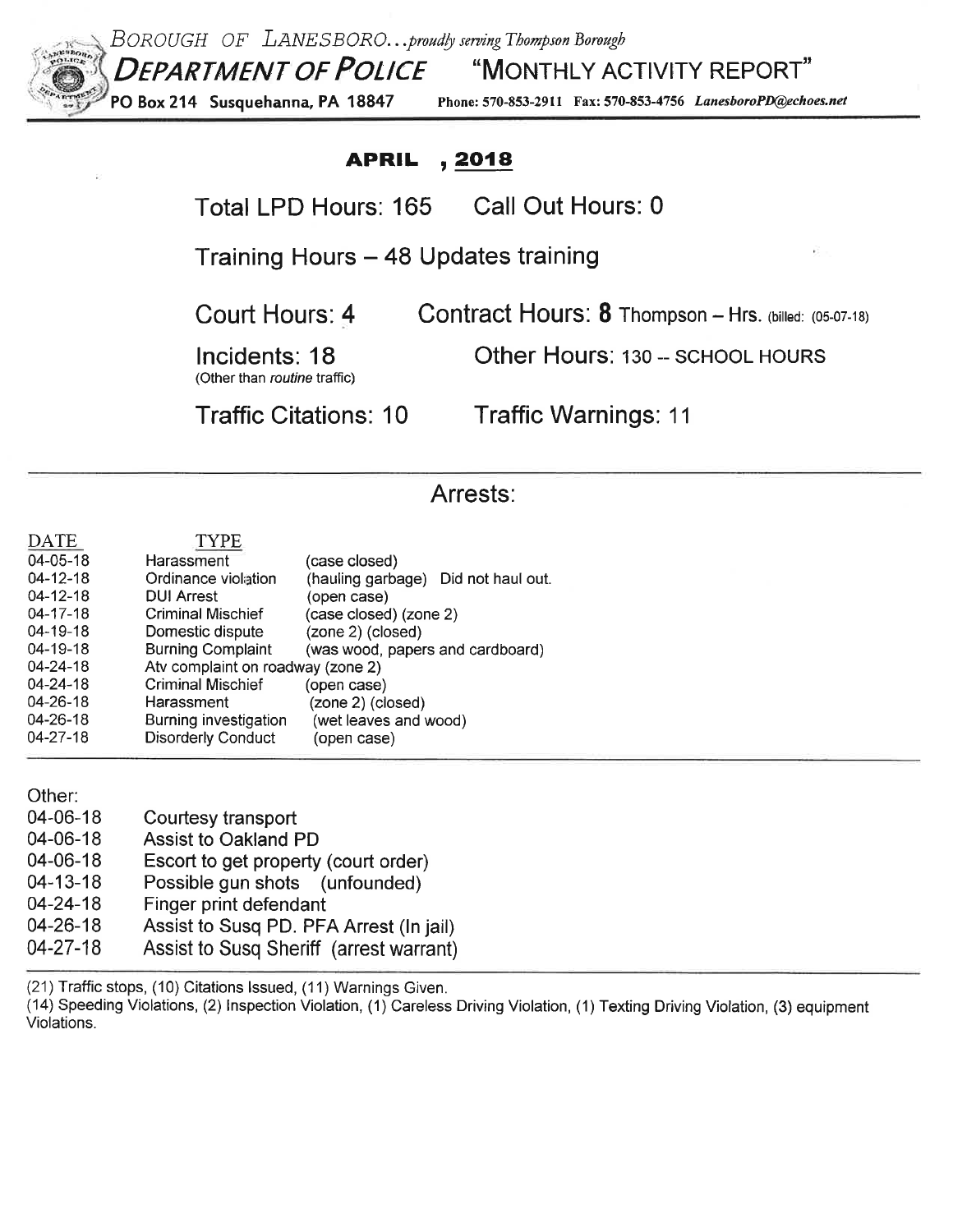| $e^{ABOB}$               | BOROUGH OF LANESBOROproudly serving Thompson Borough(s)<br><b>DEPARTMENT OF POLICE "MONTHLY REPORT"</b><br>PO Box 214 Susquehanna, PA 18847<br>Phone: 570-853-2911 Fax: 570-853-4756 LanesboroPD@echoes.net |                            |                          |  |  |
|--------------------------|-------------------------------------------------------------------------------------------------------------------------------------------------------------------------------------------------------------|----------------------------|--------------------------|--|--|
|                          | Total hrs. $= 8$<br><b>APRIL - 2018</b>                                                                                                                                                                     |                            |                          |  |  |
|                          | Patrol Hours: 8                                                                                                                                                                                             | <b>Call Out Hours:</b>     |                          |  |  |
|                          | Court Hours: $=$                                                                                                                                                                                            | <b>Other Hours</b>         |                          |  |  |
|                          | <b>Traffic Arrests: 2</b>                                                                                                                                                                                   | <b>Traffic Warnings: 3</b> |                          |  |  |
| Crime Report:            |                                                                                                                                                                                                             |                            |                          |  |  |
| <b>DATE</b>              | CHARGE                                                                                                                                                                                                      | UCR Type                   | DESCRIBE (If applicable) |  |  |
| Other:<br>$04 - 12 - 18$ | Erratic driver complaint on Jackson Street.                                                                                                                                                                 |                            |                          |  |  |

 $\mathcal{L}$ 

- (5) Traffic Stops totaling: (2) Citations (3) Warnings<br>-. (2) Speeding Violations, (1) Stop Sign Violation, (2) Equipment Violations.

Chief James Smith

 $\widetilde{\Sigma}$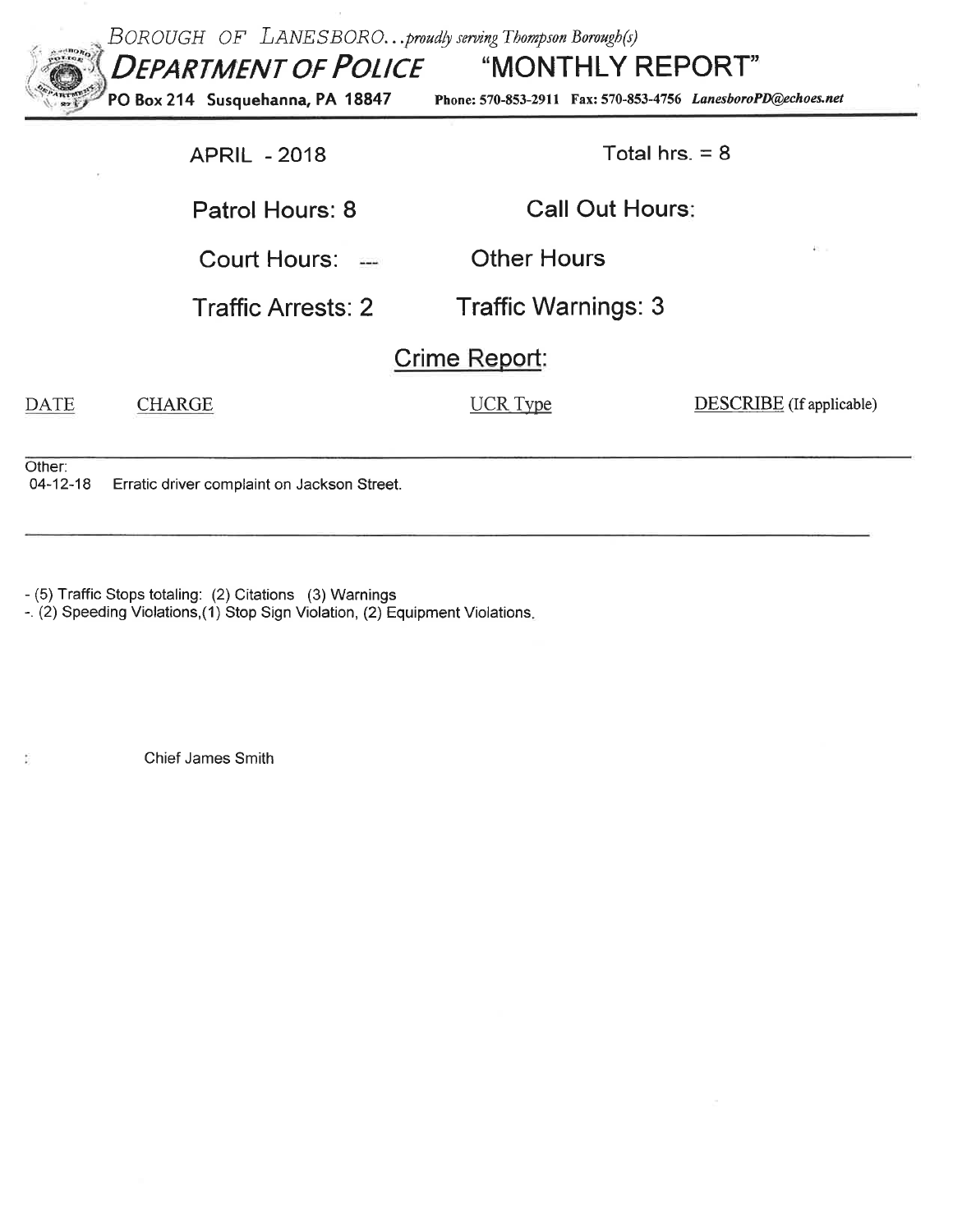Approved offer ments

A RESOLUTION OF LANESBORO, SUSQUEHANNA COUNTY, PA ESTABLISHING FEES FOR RETURN CHECK CHARGES, SERVICE CHARGE FEES FOR TAX COLLECTOR CERTIFIED MAILINGS, ESTABLISHING SERVICE CHARGE FEES FOR TAX COLLECTOR CERTIFICATIONS AS TO THE PAYMENT STATUS OF REAL ESTATE TAXES.

WHEREAS, Lanesboro, through the Borough's elected Tax Collector, often receives payment of monies due by way of check,

WHEREAS, on occasion, those checks are drawn on closed accounts, accounts with insufficient funds, or otherwise in such a fashion that the checks are returned and not honored by the payer/bank;

WHEREAS, such activity results in a bank debit being assessed against Lanesboro Tax Collector bank account:

WHEREAS, the Lanesboro Tax Collector also is required on occasion to certify in writing the payment status of Borough real estate taxes levied upon the owners of Borough lands;

WHEREAS, Lanesboro desires to establish a reasonable service charge fee payable to the Borough Tax Collector for the preparation of such real estate tax certifications;

AND WHEREAS, Lanesboro, by and through its duly elected Borough Council, deems the fees or charges hereinafter mentioned to be fair and reasonable and necessary for the ongoing proper management, care and control of the collection of Borough taxes;

NOW THEREFORE, pursuant to the provisions of Borough Code, the Borough Council of Lanesboro at the regular meeting duly advertised and conducted on the 8th day of May 2018, does hereby establish and ordain as follows:

# SECTION I: RETURN CHECK FEES

- A. CHECKS PAYABLE TO THE TAX COLLECTOR OF LANESBORO
	- Lanesboro hereby imposes a fee of \$35.00 per check returned by a payee bank and due  $\bullet$ to said banks failure to honor and pay to the Lanesboro Tax Collector the amount of such check. The fee detailed herein shall be assessed against the person, firm, or corporation issuing such check and as a result of the PAYEE banks failure to pay the same.
	- The \$35.00 fee detailed above, shall be set from time to time, by Resolution in the event the Borough determines a need to alter fees as initially established.
	- The fee for dishonored check payable hereunder shall be paid to the Lanesboro Tax Collector directly;

SECTION II: SERVICE CHARGE FOR TAX COLLECTOR WRITTEN, COPIES AND/OR ORAL TAX CERTIFICATION OF TAX PAYMENTS AND TAX BILLS FOR PROPERTY AND PERSONS SITUATED IN LANESBORO.

- A. Lanesboro hereby imposes a service fee of (up to) \$15.00 per certification or duplicate billing for mortgage company from the Borough Tax Collector verifying the payment status of real estate taxes levied upon the owners of Borough reality.
- B. The service fee mentioned above shall be payable to the Lanesboro Tax Collector